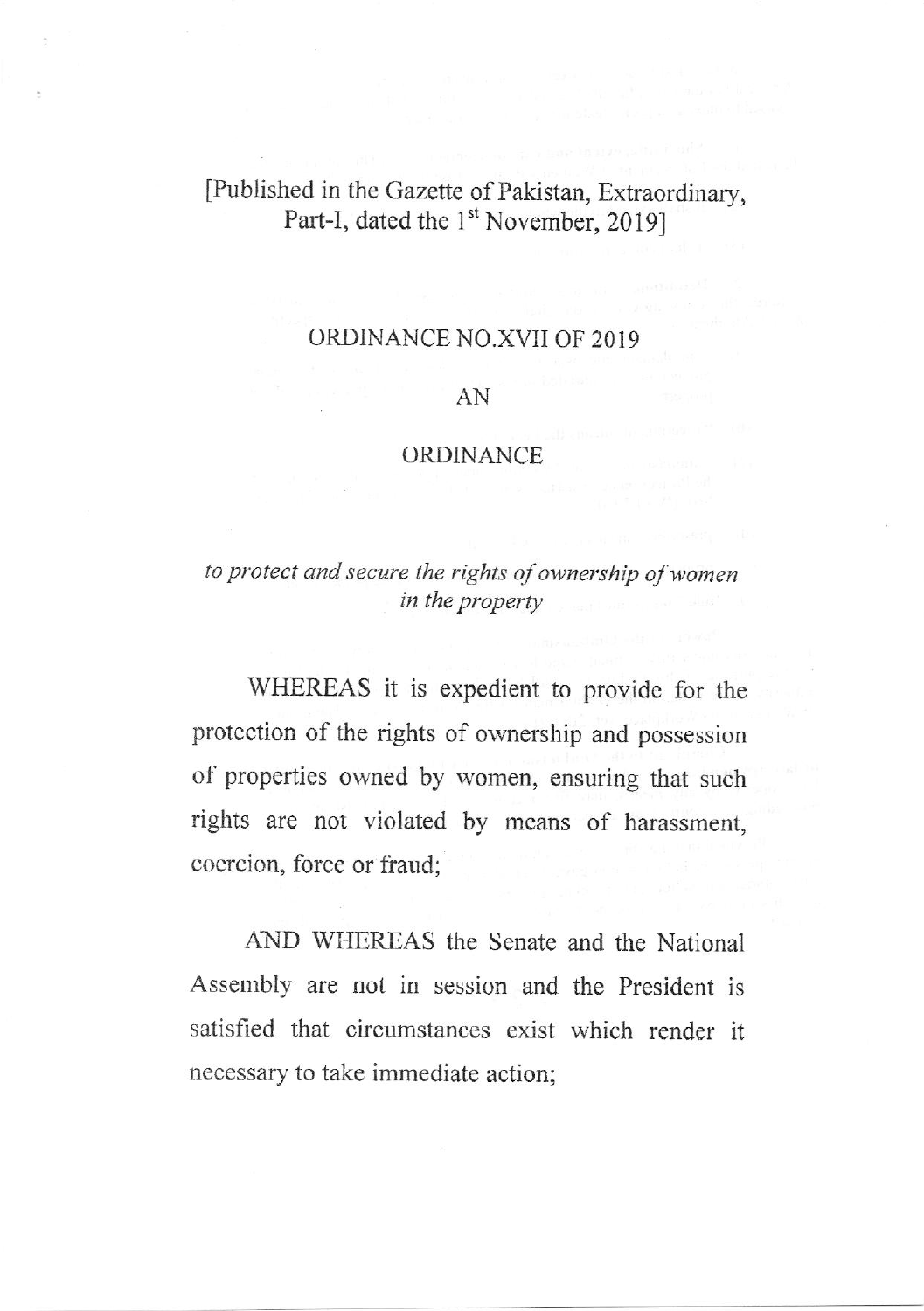NOW, THEREFORE, in exercise of powers conferred by clause (1) of Article 89 of the Constitution of the Islamic Republic of Pakistan, the President is pleased to make and promulgate the following Ordinance:-

Short title, extent and commencement.- (1) This Ordinance may  $\mathbf{I}$ . be called the Enforcement of Women's Property Rights Ordinance, 2019.

(2) It shall extend to the whole of the Islamabad Capital Territory.

(3) It shall come into force at once.

Definitions.--- In this Ordinance, unless the context otherwise 2. requires, the following expressions shall have the meanings hereby respectively assigned to them,-

- 'complainant' means a woman who files a complaint or for whom  $(a)$ proceedings are initiated in respect of the title or possession of her property;
- (b) 'Government' means the Federal Government;
- 'Ombudsman' means the Ombudsman appointed under section 7 of  $(c)$ the Protection against Harassment of Women at the Workplace Act, 2010 (IV of 2010):
- (d) . 'prescribed' means prescribed by rules;
- 'property' includes any moveable and immoveable property; and  $(e)$
- 'rules' mean rules made under this Ordinance.  $(f)$

Powers of the Ombudsman.-In addition to the powers, functions 3. and authority under this Ordinance and Rules made hereunder, the Ombudsman, for the purpose of this Ordinance, shall have the same powers, functions and authority as are vested in the Ombudsman for the Protection against Harassment of Women at the Workplace Act, 2010 (IV of 2010).

Complaint to the Ombudsman in case no proceedings in a court  $4.$ of law are pending. (1) Any woman deprived of ownership or possession of her property, by any means, may file a complaint to the Ombudsman, if no proceedings in a court of law are pending regarding that property:

Provided that the Ombudsman, on its own motion or on a complaint filed by any person including a non-governmental organization, may also initiate action under subsection (1) in relation to the ownership or possession of a woman's property, if no proceedings are pending in a court in respect of that

 $-2-$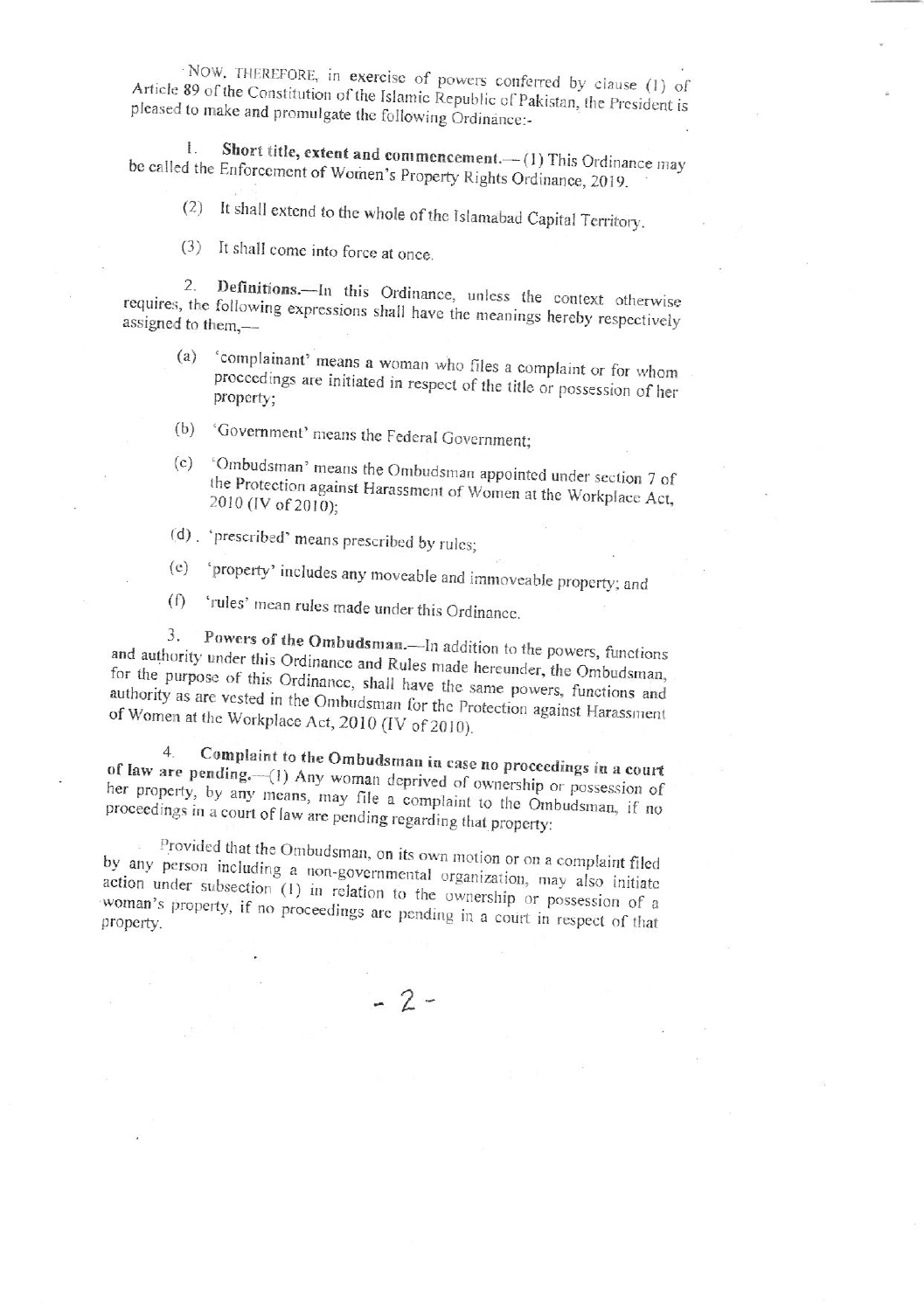(2) The Ombudsman shall make a preliminary assessment of the complaint filed under sub-section (1) whereafter he may, if the matter requires further probe or investigation, refer the matter to the concerned Deputy Commissioner, who, after calling the record, if necessary, and issuing notices to the complainant or her adversaries, conduct a summary enquiry and submit a report within fifteen days to the Ombudsman.

(3) If the matter does not require any detailed probe, investigation, or recording of evidence, the Ombudsman may, after calling any record, if deemed necessary, pass orders under section 5.

(4) The Ombudsman upon receiving the report under sub-section (2), may further conduct such summary enquiry and call for such record as he may deem fit.

(5) The Ombudsman after confronting the report of the concerned Deputy Commissioner and the conclusion and findings of his own enquiry shall call upon the complainant and her adversaries to submit objections, whereafter he may conduct a hearing, and pass orders under section 5, preferably within sixty days of receipt of the complaint under sub-section (1).

Delivery of possession and transfer of ownership of property to 5. women etc.  $\left(\begin{array}{cc}1\end{array}\right)$  On conclusion of the proceedings under section 4, if the Ombudsman finds that the complainant has been illegally deprived of ownership or possession of her property, he shall direct the Deputy Commissioner or a state functionary or any private person to take steps so as to restore or confer possession or title of the property to the complainant, including measures to perfect such title.

(2) The Ombudsman may, where deemed fit, direct the officer-incharge of a police station for such assistance as may be required for the purposes of implementing the orders passed under sub-section (1).

(3) The concerned Deputy Commissioner shall submit a compliance report within seven days to the Ombudsman in respect of implementation of his orders.

6. Reference to court.-- (1) Notwithstanding anything contained in sections 4 and 5, if upon preliminary assessment, or upon receiving the report of the Deputy Commissioner or upon conducting further summary enquiries by the Ombudsman himself, he comes to the conclusion that the matter requires indepth enquiry, investigation or detailed recording of evidence or intricate adjudication, he shall formulate a reference alongwith all the reports and material collected and submit the same to the concerned Civil Court preferably within sixty days of receipt of the complaint under sub-section (1) of section 4:

 $-3-$